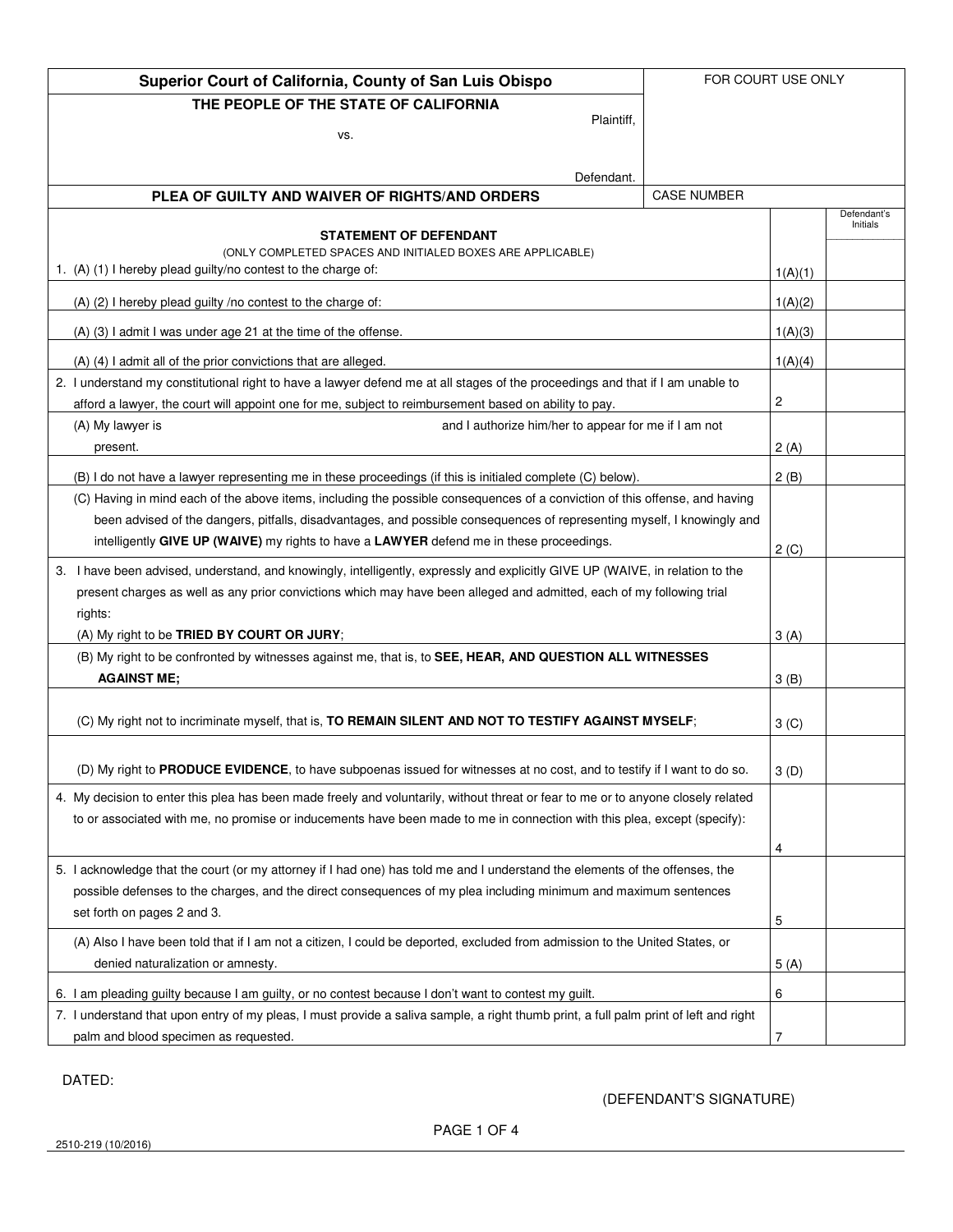# **PENALTIES AND OTHER CONSEQUENCES FOR MISDEMEANORS**

THE MAXIMUM FINE FOR A MISDEMEANOR IS IMPRISONMENT IN THE COUNTY JAIL FOR UP TO 6 MONTHS AND UP TO \$1,000 FINE, UNLESS OTHERWISE SPECIFIED.

| <b>OFFENSE</b>                                                            | <b>MAXIMUM AND MINIMUM SENTENCE</b>                                                                                                                                                                                                                                  |
|---------------------------------------------------------------------------|----------------------------------------------------------------------------------------------------------------------------------------------------------------------------------------------------------------------------------------------------------------------|
| <b>PC 148</b><br><b>RESISTING ARREST</b>                                  | Up to 1 year in jail and up to a \$1,000 fine, plus penalty assessment and fees.                                                                                                                                                                                     |
| <b>PC 240</b><br><b>ASSAULT</b>                                           | Up to 6 months in jail and up to a \$1,000 fine, plus penalty assessment and fees; firearm<br>prohibited for 10 years.                                                                                                                                               |
| <b>PC 242</b><br><b>BATTERY</b>                                           | Up to 6 months in jail and up to a \$2,000 fine, plus penalty assessment and fees; firearm<br>prohibited for 10 years.                                                                                                                                               |
| <b>PC 243</b><br>BATTERY ON PEACE OFFICER, ETC                            | Up to 1 year in jail and up to a \$2,000 fine, plus penalty assessment and fees; firearm prohibited<br>for 10 years.                                                                                                                                                 |
| <b>PC 245</b><br>ASSAULT WITH DEADLY WEAPON                               | Up to 1 year in jail and up to a \$10,000 fine, plus penalty assessment and fees; firearm<br>prohibited for 10 years.                                                                                                                                                |
| <b>PC 270</b><br>NON-SUPPORT                                              | Up to 1 year in jail and up to \$2,000 fine, plus penalty assessment and fees.                                                                                                                                                                                       |
| PC 273.5<br>CORPORAL INJURY TO SPOUSE.<br>FORMER SPOUSE, OR COHABITANT    | Up to 1 year in jail; firearm prohibited for 10 years. If probation is granted, conditions must<br>include supervision by a probation officer and completion of a 52 week treatment program. A<br>mandatory fine of \$500 to \$6,000, including fees.                |
| PC 314.1<br><b>INDECENT EXPOSURE</b>                                      | Conviction mandates registration with police per Penal Code 290, as a sex offender for life.<br>Counts as a prior conviction so would all a second arrest to be charged as a felony.                                                                                 |
| <b>PC 415</b><br>DISTURBING THE PEACE                                     | Up to 90 days in jail and up to \$400 fine, plus penalty assessment and fees.                                                                                                                                                                                        |
| <b>PC 417</b><br><b>BRANDISHING OF WEAPON</b>                             | 30 days to 6 months in jail and up to a \$1,000 fine, plus penalty assessment and fees; firearm<br>prohibited for 10 years. If firearm, 90 days to 1 year: * The weapon shall be deemed a nuisance<br>and may be destroyed as required by law (PC12028).             |
| <b>PC 459</b><br><b>BURGLARY</b>                                          | Up to 1 year in jail and up to \$1,000 fine, plus penalty assessment and fees.                                                                                                                                                                                       |
| PC 459.5<br><b>SHOPLIFTING</b>                                            | Up to 6 months in jail and up to \$1,000 fine and fees.                                                                                                                                                                                                              |
| <b>PC 470</b><br><b>FORGERY</b>                                           | Up to 1 year in jail and up to \$1,000 fine, plus penalty assessment and fees.                                                                                                                                                                                       |
| <b>PC476a</b><br><b>INSUFFICIENT FUNDS CHECK</b>                          | Up to 1 year in jail and up to \$1,000 fine, plus penalty assessment and fees.                                                                                                                                                                                       |
| <b>PC 484</b><br>PETTY THEFT                                              | Up to 6 months in jail and/or up to \$1,000 fine.                                                                                                                                                                                                                    |
| <b>PC 487</b><br><b>GRAND THEFT</b>                                       | Up to 1 year in jail and/or up to \$5,000 fine.                                                                                                                                                                                                                      |
| <b>PC 496</b><br>RECEIVING STOLEN PROPERTY                                | Up to 1 year in jail and up to \$1,000 fine, plus penalty assessment and fees.                                                                                                                                                                                       |
| PC 647.6<br>CHILD MOLESTING                                               | Up to 1 year in jail and up to \$5,000 fine, plus penalty assessment and fees. Counts as a prior<br>conviction so that upon a second arrest would allow it to be charged as a felony. Registration<br>with police per PC 290 is required for life as a sex offender. |
| H&S 11377(a)<br>POSSESSION OF AMPHETAMINES                                | Up to 1 year in jail and up to \$500 fine, plus penalty assessment and fees.                                                                                                                                                                                         |
| H&S 11550<br>UNDER INFLUENCE                                              | 90 days to 1 year in jail. Registration with police per H&S 11590 is required.                                                                                                                                                                                       |
| PC 21310<br>CONCEALED DIRK OR DAGGER                                      | Up to 1 year in jail, fine plus penalty assessment and fees.                                                                                                                                                                                                         |
| PC 21810<br>POSSESSION OF METAL KNUCKLES                                  | Up to 1 year in jail, fine plus penalty assessment and fees.                                                                                                                                                                                                         |
| PC 25110<br>POSSESSION OF SWITCH BLADE ON<br>PERSON OR IN A MOTOR VEHICLE | Up to 6 months in jail, fine plus penalty assessment and fees.                                                                                                                                                                                                       |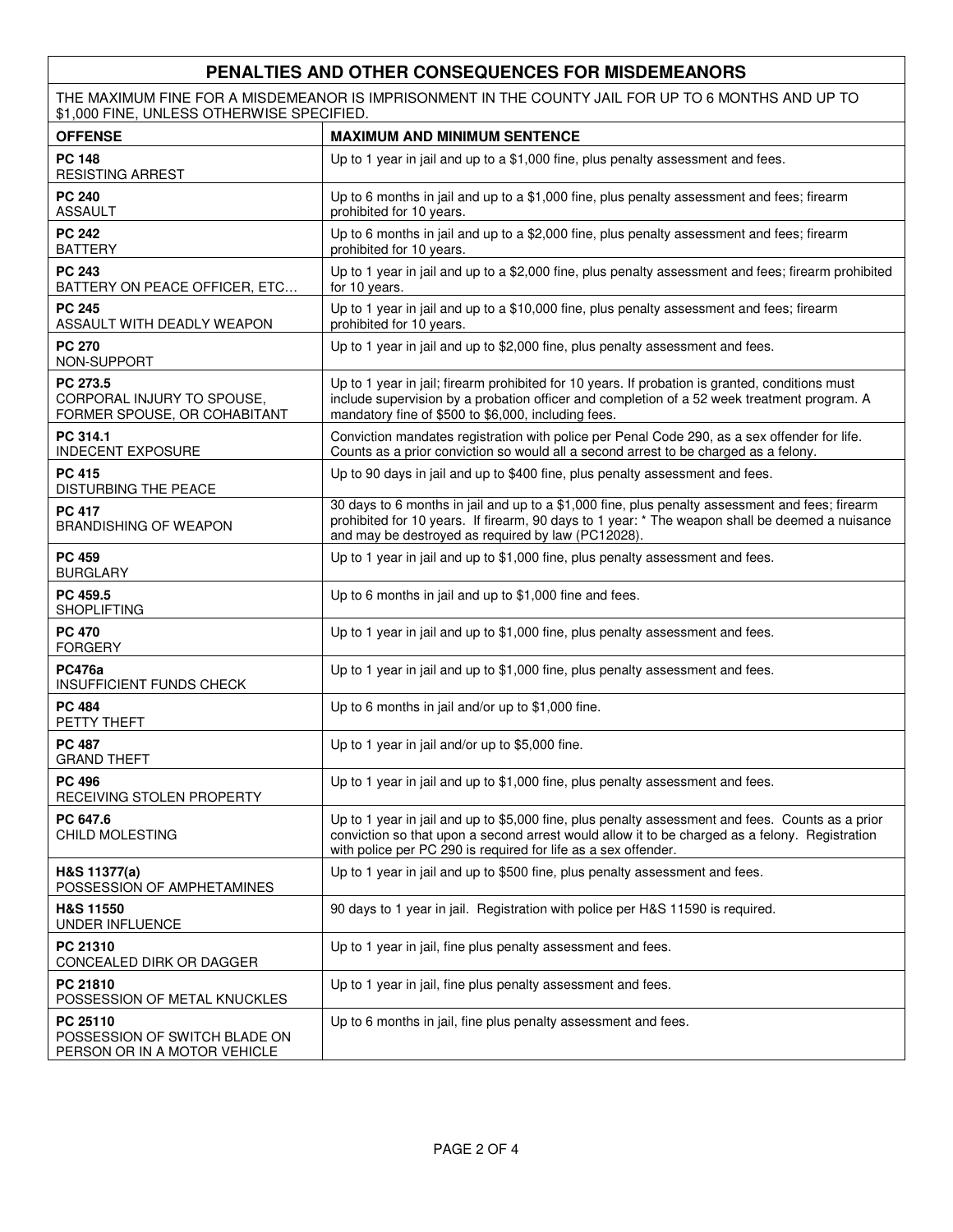# **ADDITIONAL CONSEQUENCES**

- 1. In addition to the fine imposed, the law requires the court to add assessments which will substantially increase the amount the defendant must pay. A restitution fine of at least \$100 and up to \$1,000 is also added to the fine amounts unless compelling and extraordinary reasons no to impose it are shown. The court must also order restitution either to the victim, if the offense involved damages, or to the restitution fund of the state.
- 2. This conviction may be grounds for finding a violation of probation or parole which has been previously imposed in any other case.
- 3. **Penalty Enhancement If Under Age 21 At Time Of Arrest** for P.C. 647(f) (public intoxication), P.C. 594, 594.3, or 594.4 (vandalism), Health and Safety Code controlled substance violations, B&P 25658, 25658.5, 25661, 25662 (Alcohol and ID violations):
	- A. The defendant's driver's license shall be **suspended for one year.**
	- B. If defendant does not have a valid driver's license the Department of Motor Vehicles will be ordered to **delay issuing** a license for one year after defendant becomes eligible. The court can be petitioned to modify such delay if there is no further conviction for alcohol/drug related offenses in a 12 month period after this conviction.
	- C. For each successive offense of an alcohol/drug related offense, the court shall suspend the defendant's driving privilege for those possessing a license or delay the eligibility for those not in possession of a license at the time of their conviction for **an additional year.**